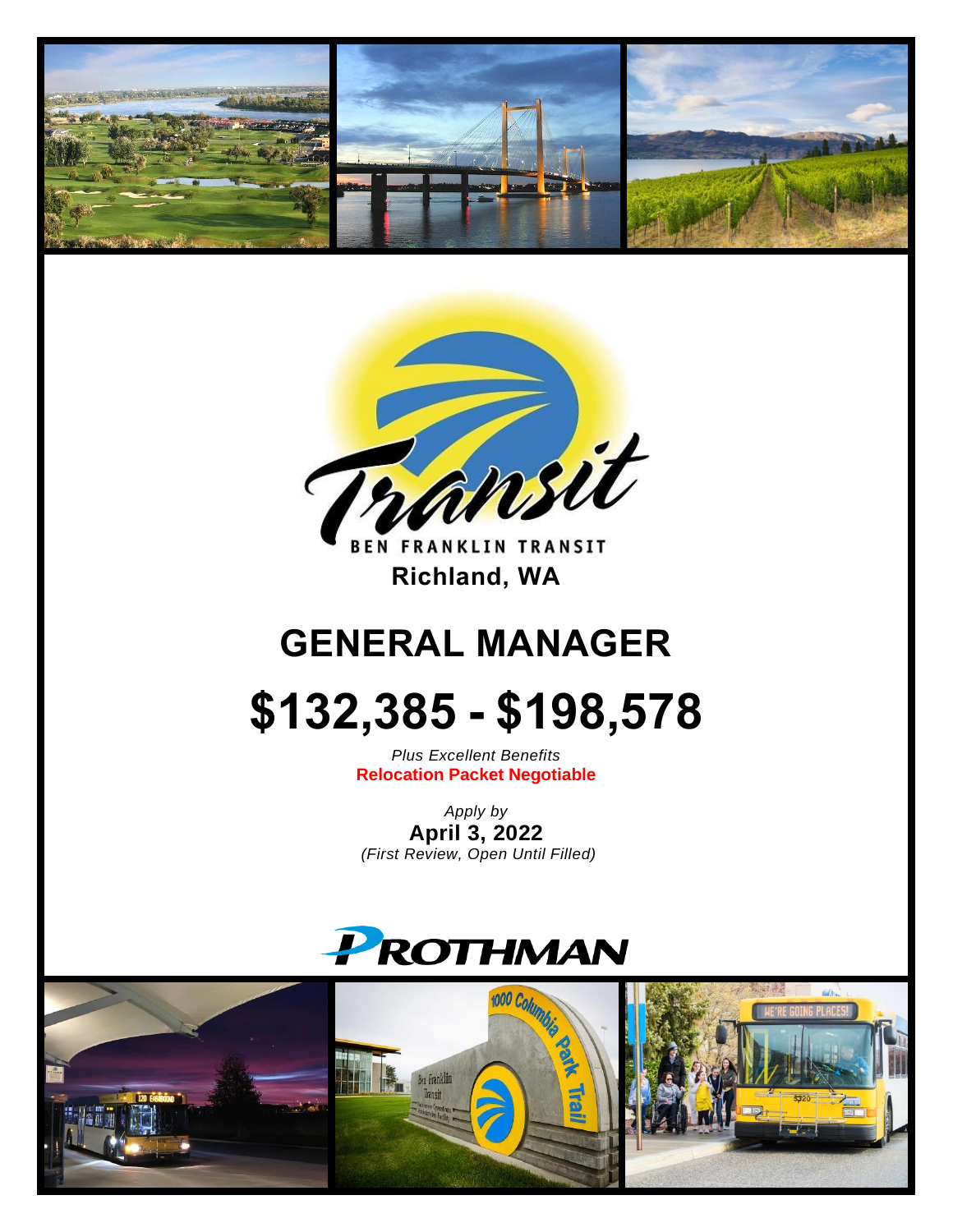#### **WHY APPLY?**



Located among the Columbia, Yakima, and Snake Rivers in southeastern Washington, Ben Franklin Transit provides public transportation for

people who live and work in both Benton and Franklin County. The area averages 300 days of sunshine a year, allowing residents and visitors to enjoy a multitude of outdoor activities, from water sports to golf to wine touring to outdoor theater.

Ben Franklin Transit (BFT) is a highly regarded agency and enjoys a great workplace culture and environment that is built on trust, pride, and teamwork. The agency has been recognized as one of the "Most Improved Transit Systems in the United States" by Metro Magazine. The recruitment is replacing the General Manager who has recently retired. She had been the General Manager since 2015 and had been with BFT since 2012.

BFT offers the right candidate an excellent career opportunity while leading a dedicated team to provide excellent customer service and vision to a vibrant community with a bright future!

#### **THE REGION**

Embedded in the heart of wine country and a rich agriculture community, Richland is located at the confluence of the Snake, Yakima, and Columbia Rivers and its sister cities of Kennewick, Pasco, and West Richland make up the Tri-Cities (population 283,000), fourth largest metropolitan area in Washington State.



Because of the mild climate and an abundance of warm, clear sunny days each year, Tri-City residents can enjoy a variety of outdoor recreation activities including hiking the trails of Badger Mountain, water-skiing or kayaking on the Columbia River, hitting the links at one of the ten beautiful golf courses, or horseback riding through Red Mountain wine country. The Tri-Cities is also a sports-minded community, providing many public athletic facilities and two professional sports teams: Tri-City Americans WHL Ice Hockey and Tri-City Dust Devils, a professional Single A affiliate of the San Diego Padres. The region has its share of fine sports venues in the mix, boasting state-of-the-art softball fields and many soccer and baseball fields. Residents enjoy the Tri-Cities' unique local flavor, excellent school system, low crime rate, diverse recreational opportunities, and regional attractions. Richland is just a few hours' drive from the major urban centers of Seattle, Spokane and Portland, and the Tri-Cities Airport has direct flights to Seattle, Denver, Salt Lake City, Las Vegas, Minneapolis, Los Angeles, Phoenix and San Francisco.

For more information about the Tri-Cities area, visit:

- ➢ www.visittri-cities.com
- ➢ www.tricityregionalchamber.com
- ➢ www.tridec.org

#### **THE ORGANIZATION**

Ben Franklin Transit is a municipal corporation, which provides public transportation services in a 616 square mile area located in Benton and Franklin Counties. The area includes the cities of Kennewick, Pasco, Richland, West Richland, Benton City, Prosser and certain unincorporated areas of Benton and Franklin County. The service area contains a population of approximately 283,000 residents.

Ben Franklin Transit was formed May 11, 1981, when the voters in the service area voted to levy a 0.3% sales tax to support public transit. In 2002, BFT received an additional 0.3% increase, and in 2012, Ben Franklin Transit was classified as a Large Urban Transit. BFT has a 2022 operating budget of \$58.8M and a current capital budget of \$83.6M which is balanced with 2022 Operating Revenues, Federal/State Awards and Reserves. BFT employs 374 full and part-time employees, both union and non-union. BFT offers innovative choices when it comes to public transportation.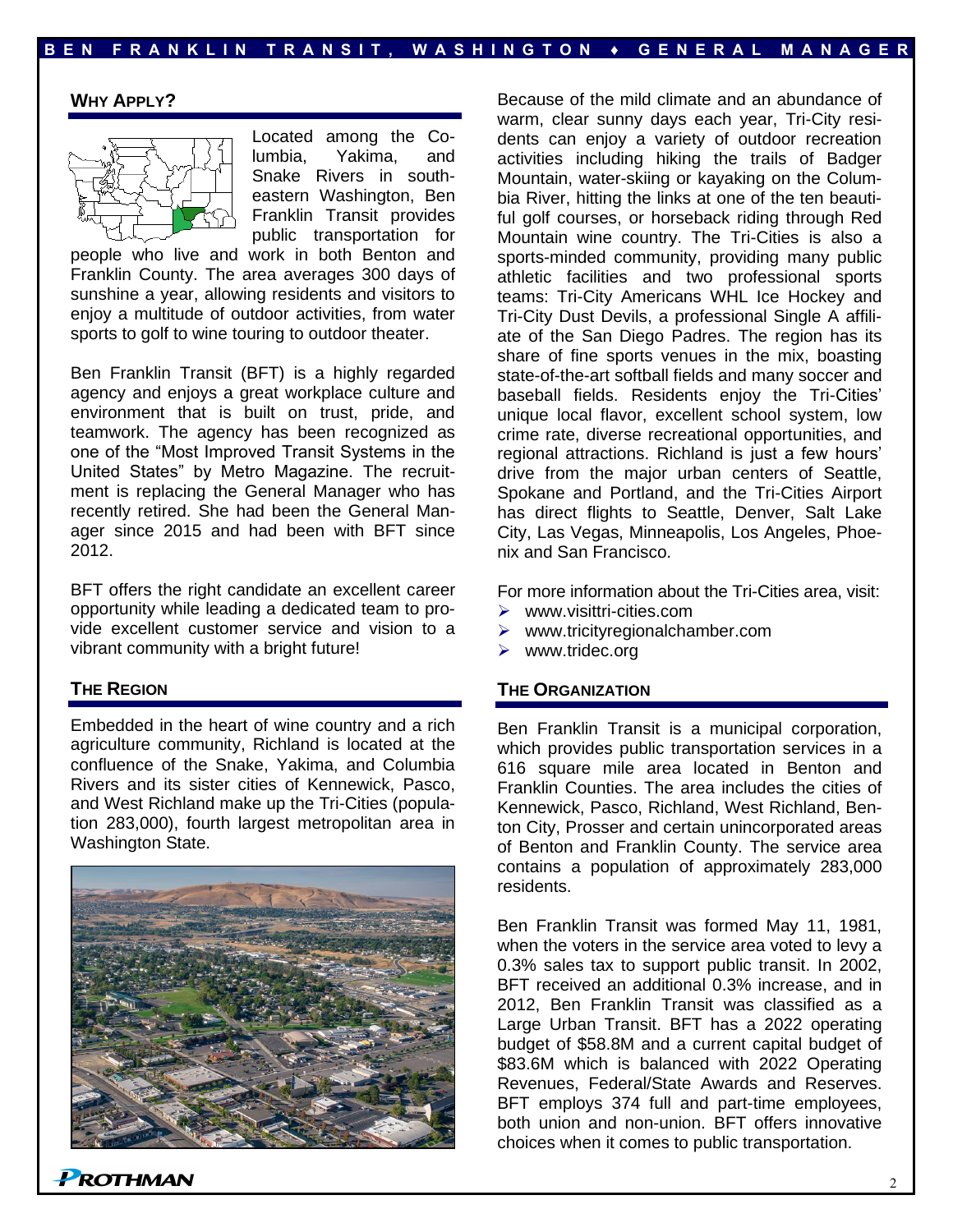

In September 2017, BFT launched a comprehensive fixed-route service change which established 17 fixed routes and added 28,000 hours of service. This service expansion was accompanied by technology upgrades including mobile data terminals for Operators, GPS activated visual and audible announcements, automated passenger counters, performance data tracking and reporting software for NTD reporting and Wi-Fi modems for an enhanced customer experience. BFT also provides paratransit (Dial-A-Ride) services to the Public Transit Benefit Area (PTBA), Night and Sunday Service, and Demand Response services, as well as connector services for outside of BFT's PTBA.

In 2019 combined ridership for all modes of service totaled 3,126,689. In 2020, the agency had 5,459,091 revenue miles and 293,648 revenue hours.

Current active projects within BFT's 6-year capital plan total \$153.3M; 48% of this investment will come from local funds, demonstrating the financial strength of the organization. \$8 million has been set aside for amenities upgrades over the next five years.

BFT has had several achievements including the City of Richland's "Green Business of the Year" award and the Governor's Award for Pollution Prevention and Sustainability. In 2008, Ben Franklin Transit set all-time ridership records with just over 5.5 million passenger boardings.

BFT is governed by an appointed ten-member Board of Directors. The Board consists of two Franklin County commissioners, one Benton County commissioner, and a city council member from each of six cities within BFT's service area, and one non-voting Union Representative. The overall management of BFT is divided into five departments including Fleet and Facilities, Human Resources and Labor Relations, Marketing and Communications, Planning and Service Development, and Administrative Services. The department directors make up a strong leadership culture at BFT. As a community partner, BFT provides over 34,800 rides each year to special events such as the annual Columbia Cup Unlimited Hydroplane Race and Air Show, Benton County Fair, Cable Bridge Run, and Art in the Park.

#### **THE POSITION**

Under the direction of the Board of Directors, Ben Franklin Transit's General Manager plans, directs, and administers all functions of the Agency, develops strategic objectives and initiatives to present to the Board of Directors (BOD), and executes decisions for the Board. The General Manager has oversight and responsibility for capital development programs including expansion of bus services, transit facilities, and other related projects. The individual in this position will interface with national, state, and local political constituencies for transit-related matters, and ensure compliance with State and Federal regulations regarding transit operations, Equal Employment Opportunity (EEO), Affirmative Action, and Americans with Disabilities Act (ADA).

For a full job description and to view all responsibilities, please view the attachment found [here.](https://www.prothman.com/JobFiles/2946/General%20Manager%20Job%20Description.pdf)

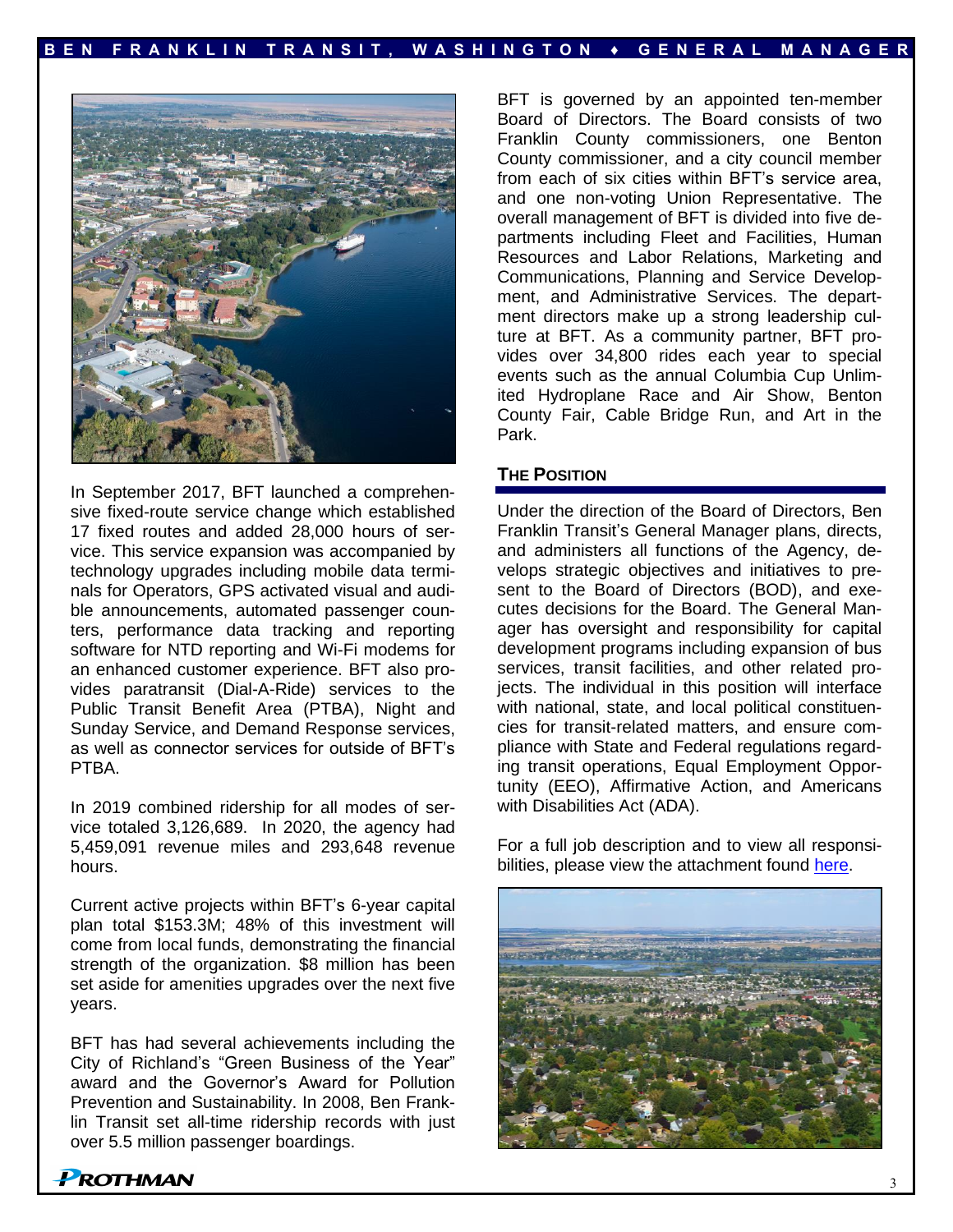## **B E N F R A N K L I N T R A N S I T , W A S H I N G T O N ♦ G E N E R A L M A N A G E R**

#### **OPPORTUNITIES AND CHALLENGES**

• The new General Manager will research and implement the transit services needed to meet the growth and demographics of the region.

• It is imperative that the General Manage lead the way in managing and transitioning services through the COVID pandemic and beyond as policies morph and change.

• Ben Franklin Transit has had a number of longterm leadership staff and operators leave the agency over the past few years. The incoming General Manager will work to stabilize and meet staffing needs.

• There are a number of capital projects planned and funded for the near future that include ongoing fleet replacement, technology updates, replacement of the operations building, three new transit hubs, and passenger amenity improvement. It will be the responsibility of the General Manager to ensure these projects are implemented and stay on track and within budget.

• Of nine voting Board members, three are new as of this year. The General Manager will continually communicate and educate the Board regarding operations of the agency, allowing the Board to have the necessary information to set policy.

• The agency has solid funding, a clear transit plan, a quality fleet, and willing staff to move the agency forward.

• The agency has one of the largest Vanpool programs in the nation, with 80 vans currently in operation. Pre-Covid, BFT had nearly 250 Vanpool vans in operation and had the 17<sup>th</sup> largest Vanpool program in the nation. Currently, this program also serves the Hanford and industrial areas of the counties.

## **ACCOMPLISHMENTS**

In 2020, BFT implemented its CONNECT ondemand services operated by Via, a service that allows transit users to access key destinations and major bus stops. BFT was creative in using CONNECT to solve specialized challenges during the pandemic, including service to supermarkets during senior hours, providing direct service to testing and vaccination sites, and leveraging the new service to lay the groundwork for BFT's frequent service corridors. In June 2021, BFT launched two of its new METRO routes, services that will operate every 15 minutes throughout most of the day on weekdays and Saturdays.

The new METRO routes will provide convenient and frequent regional connections to local fixedroute and CONNECT services. The new METRO services are key to BFT's ridership recovery and rebuilding program in the aftermath of the pandemic. Over the next few years, BFT will expand EXPRESS services, continue its focus on rebuilding ridership across all modes, and focus on core capital projects that include a new operations building and three new transit centers.



#### **IDEAL CANDIDATE**

#### **Education and Experience:**

A bachelor's degree in business administration, transportation, public administration, or related field from an accredited institution and five (5) years of increasingly responsible senior-level management experience; or an equivalent combination of experience and education is required. Candidates must possess and maintain a valid driver's license. A master's degree from an accredited institution and/or ten (10) years of experience in a seniorlevel management position, with at least five (5) years in a senior transit management position is preferred. While experience in a transportation agency is preferred, a candidate who demonstrates strong executive leadership experience and skills will be highly considered.

The ideal candidate will be a servant leader who demonstrates strong interpersonal skills, seeks to interact with staff at all levels of the agency, and is willing to get into the field to observe operations and interact with staff and customers. This person will an extrovert who is personable, open, honest, and empathetic. The ideal candidate will be organized, display strong time management skills, and be an innovator who thinks outside of the box and is solution oriented.